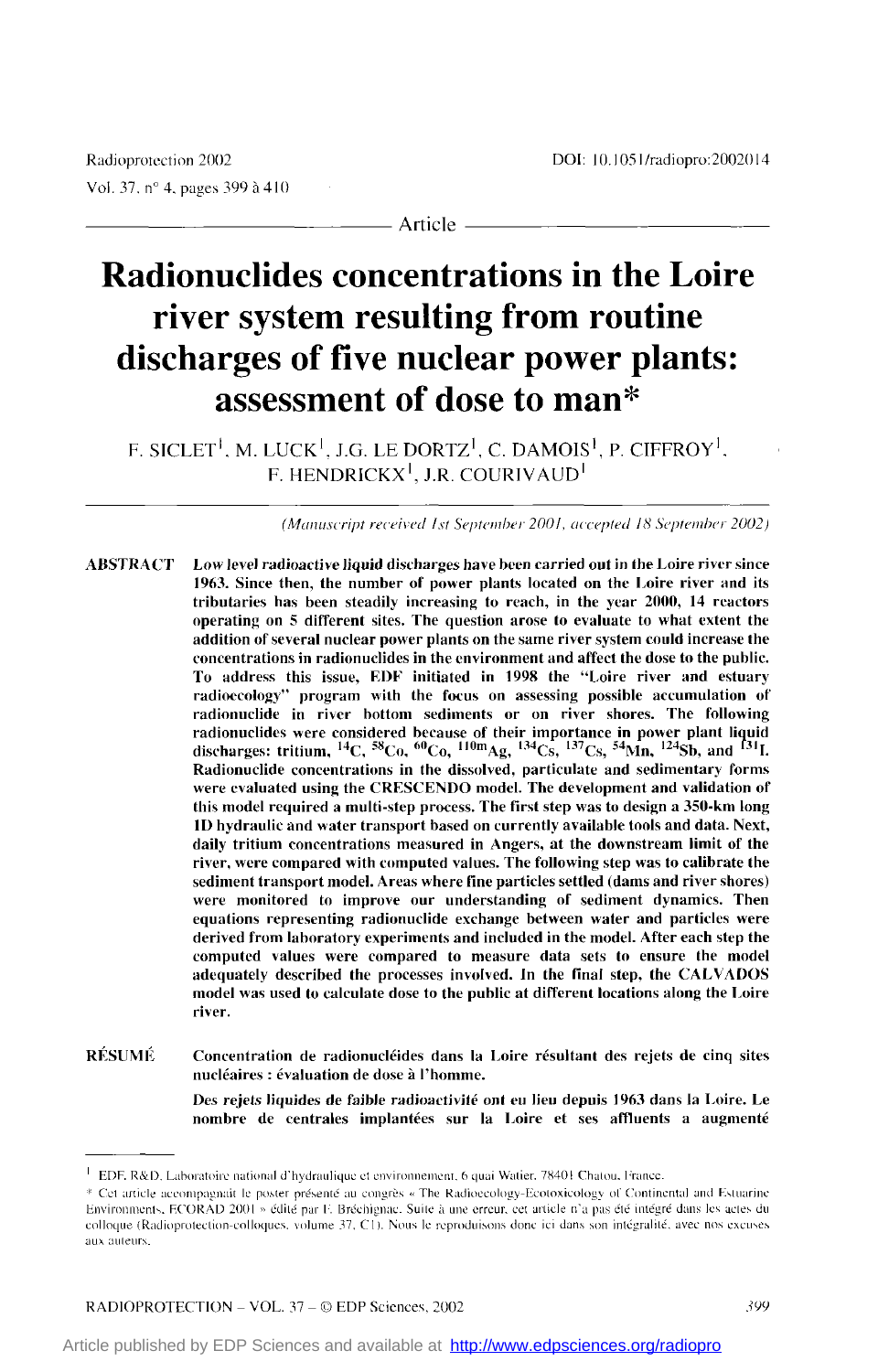#### F. SICLET et al.

régulièrement depuis cette date jusqu'a atteindre, en 2000, 14 réacteurs sur *5* sites différents. **11** est donc devenu important d'évaluer si l'implantation de plusieurs centrales sur le même réseau hydrographique était de nature à augmenter les concentrations de radionucléides dans l'environnement avec répercussion sur **Ics**  doses reçues par le public. C'est pour répondre a cette question que EDF a entrepris en 1998 le programme << Radioécologie Loire et estuaire **n** avec un accent particulier sur l'examen de l'accumulation potentielle de radinnucléides dans les sédiments de fond **ou** sur les rives. La liste suivante de radionucléides a été considérée eu égard a rond ou sur les rives. La liste suivante de radionucléides à été considérée en égard à<br>leur présence dans les effluents liquides des centrales : tritium, <sup>14</sup>C, <sup>58</sup>Co, <sup>60</sup>Co,<br><sup>110m</sup>Ag, <sup>134</sup>Cs, <sup>137</sup>Cs, <sup>54</sup>Mn, <sup>124</sup>Sb e forme dissoute, particulaire ou dans les sédiments ont été estimées en utilisant le modèle CRESCENDO. Le développement et la validation de ce modèle ont été entrepris selon un processus multi-étapes. La premiére étape a consisté a bâtir un modèle 1D d'hydraulique et de transport dans l'eau, sur une longueur de **350** km, **a**  partir des outils et des données déjà disponibles. L'étape suivante a consisté **a**  comparer les concentrations journalières en tritium mesurées a Angers, c'est-à-dire à l'aval du fleuve, avec les valeurs calculées. Le modèle de transport sédimentaire a ensuite été calihré. Les zones de sédimentation des particules fines (barrages et rives) ont été particulièrement suivies pour améliorer la compréhension de la dynamique sédimentaire. Ensuite, les équations décrivant la partition des radionucléides entre l'eau et les particules ont **été** déterminées à partir d'expériences au laboratoire et introduites dans le modèle. A chaque étape, les valeurs calculées ont été comparées à des séries de données mesurées pour s'assurer de la bonne représentation par le modèle des processus impliqués. Enfin, en étape finale, le modèle CALVADOS a été utilisé pour calculer les doses reçues par le public à différents emplacements le long de la Loire.

### **1. Introduction**

Routine operation of nuclear power plants produces liquid radioactive effluents which are treated for decontamination and intermittently released in rivers or in the sea, when radioactivity levels are sufficiently low, in compliance with regulations. Environmental monitoring around EDF power plants shows, in accordance with modeling results, that the operation of these plants. even over a long period, results in very low artificial radioactivity levels in the aquatic and terrestrial environment. However, at a larger scale, encompassing an entire river system with several nuclear power plants, the question arose to evaluate to what extent the multiple discharges of low level radioactive liquid wastes on the same river basin could increase the concentrations in radionuclides in the environment and affect the dose to the public. Special attention was to be given to mechanisms responsible for accumulation of radionuclides in specific locations, such as low water velocity areas where fine particles are deposited over long time periods and resuspended only at high flow regimes.

The Loire river and its tributaries where five EDF nuclear power plants are operating was chosen as a test case to address this issue (Fig. 1). To be able to cover long time periods, different flow regimes and ail locations of interest along the river basin, computer modeling was required. The CRESCENDO mode1 was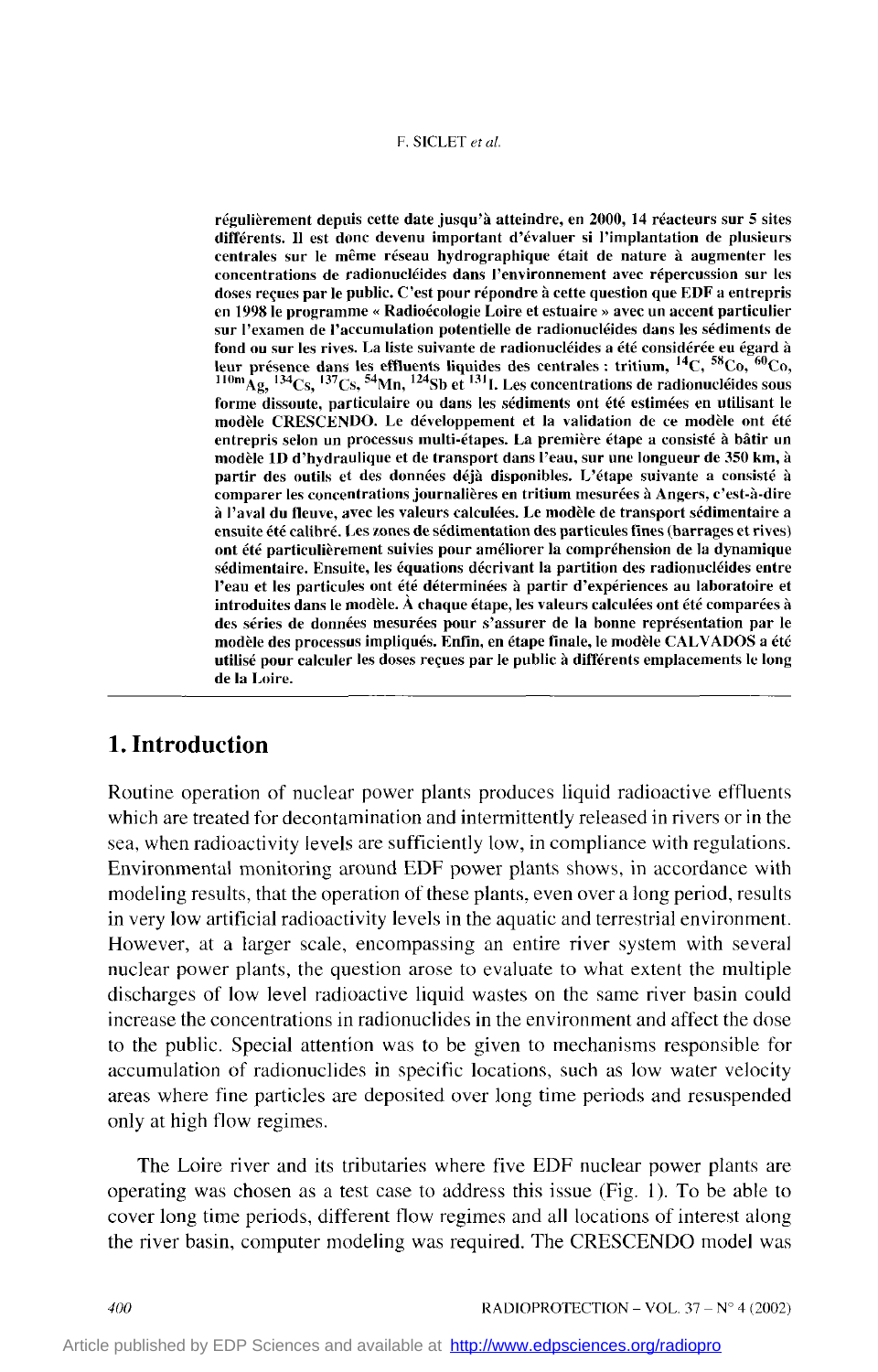#### RADIONUCLIDES CONCENTRATIONS IN THE LOIRE RIVER SYSTEM



Figure 1 – Location map of the Loire river system and its tributaries. The reaches included in this study are represented by bold lines, NPP and the major cities where radiological dose to man was calculated are indicated.

Carte géographique de situation de la Loire et ses affluents. Les tronçons inclus dans cette étude sont identifiés en gras, et l'implantation des centrales nucléaires ainsi que les principales villes ayant fait l'objet d'un calcul de dose à l'homme sont indiquées.

developed to evaluate radionuclides concentrations in the dissolved, particulate and sedimentary forms and the CALVADOS model was implemented to calculate concentrations along the food chain and the dose to man. Development and implementation of these radioecological models required not only specific radioecological experiments (for example to determine Kd and kinetics parameters of radionuclide exchange between water and suspended matter), but also a concentrated effort at data collection in the field (detailed suspended solids timeseries, monitoring of deposit and erosion at selected locations, monitoring of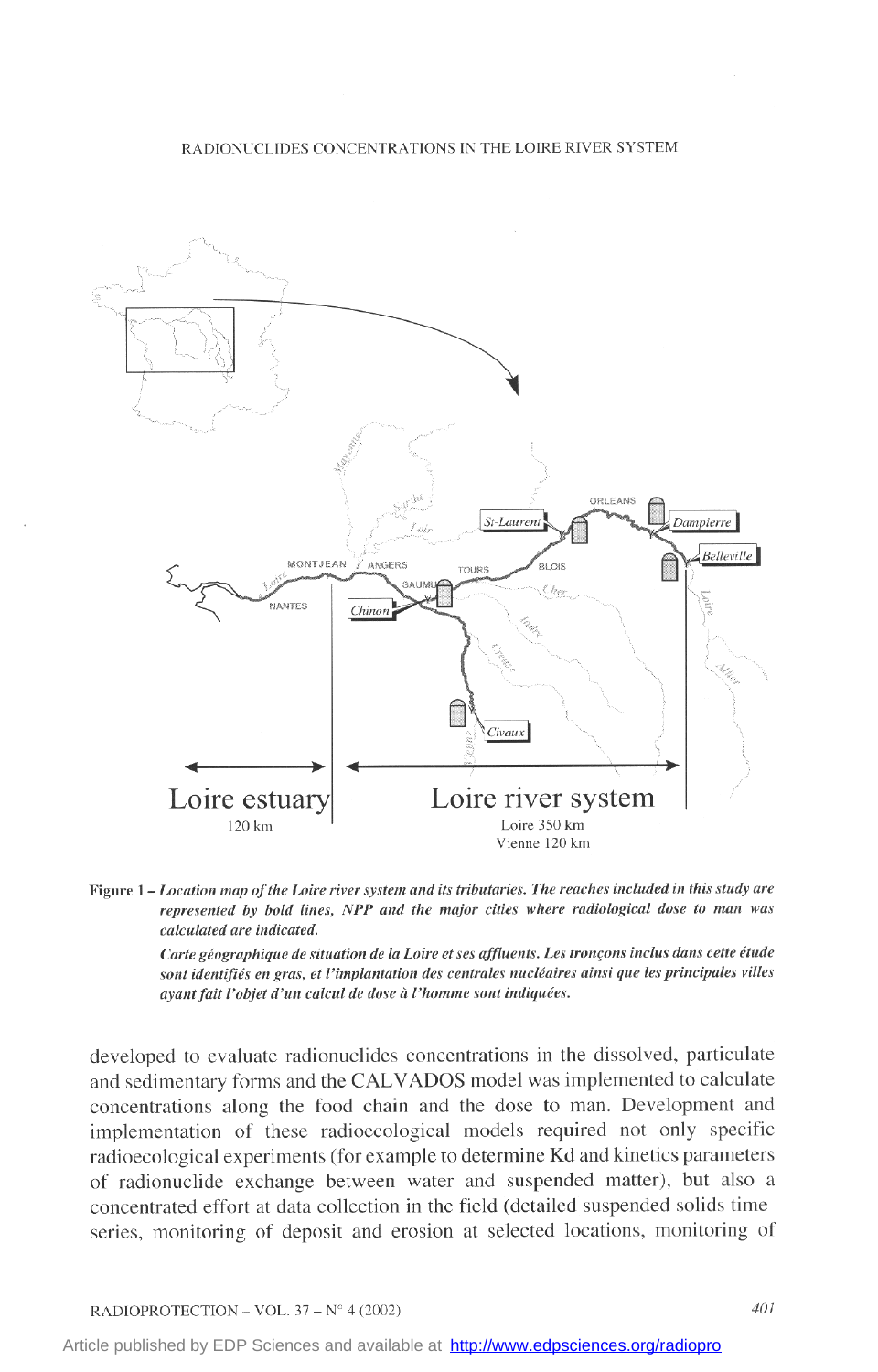radionuclide concentrations in water and sediments, survey of agricultural practices) either to calibrate or to validate the models.

This presentation brietly reviews the characteristics of the models and highlights some of the results of a six-year-simulation.

# **2. The CRESCENDO model**

The global model is subdivided in coupled and uncoupled sub-models (Fig. 2).

Three coupled sub-models are used:

- the hydrodynamic sub-model: a fully complete 1D hydraulic model named LIDO which solves free surface flow equations in rivers was used. The natural form of the river is considered by LIDO which requires a very accurate bathymetry of the river (data on main section profiles);
- the transport sub-model: using the results of the hydraulic model, TRACER simulates the ID transport and dispersion of dissolved substances, or solids. The processes of sedimentation and erosion are modeled by the classical laws of Krone and Partheniades; -
- the exchange sub-mode1 describes the exchanges of radionuclides between the dissolved and the particulate phases. The exchanges are modeled using kinetic equations for two step reversible reactions which lead to equilibrium characterized by the distribution coefficient  $K_d$ . *In situ* and laboratory experiments were conducted to determine these parameters for the Vienne and Loire river, in summer and in winter. -

Sedimentation on riverbanks, although important with respect to radiological assessment, was not included in the coupled radionuclide transport model, because it was not essential for the mass balance of radionuclides in rivers. It was decided to develop uncoupled sub-models, using the data from the coupled sub-models, to estimate shore sediment deposit *as* well as radionuclide concentrations in the partially mixed region close to the power plant release point.

### *2.1. Calibration and validation of the hydraulic and transport models*

In order to calibrate the friction coefficients, a very detailed data base on water levels for low, medium and high flow regimes, gathered by DIREN *(Directions régionales de l'environnement*) Centre, was used. Comparison with several tracings of the river provided validation of the inathematical modeling of river velocity. To calibrate the dispersion coefficient and validate the hydraulic and dissolved substances transport models, water samples were collected every 8 hours in the downstream section of the river basin (in the city of Angers) and analyzed for tritium concentrations. An example of validation where predictions are compared to observed values is presented in Figure 3.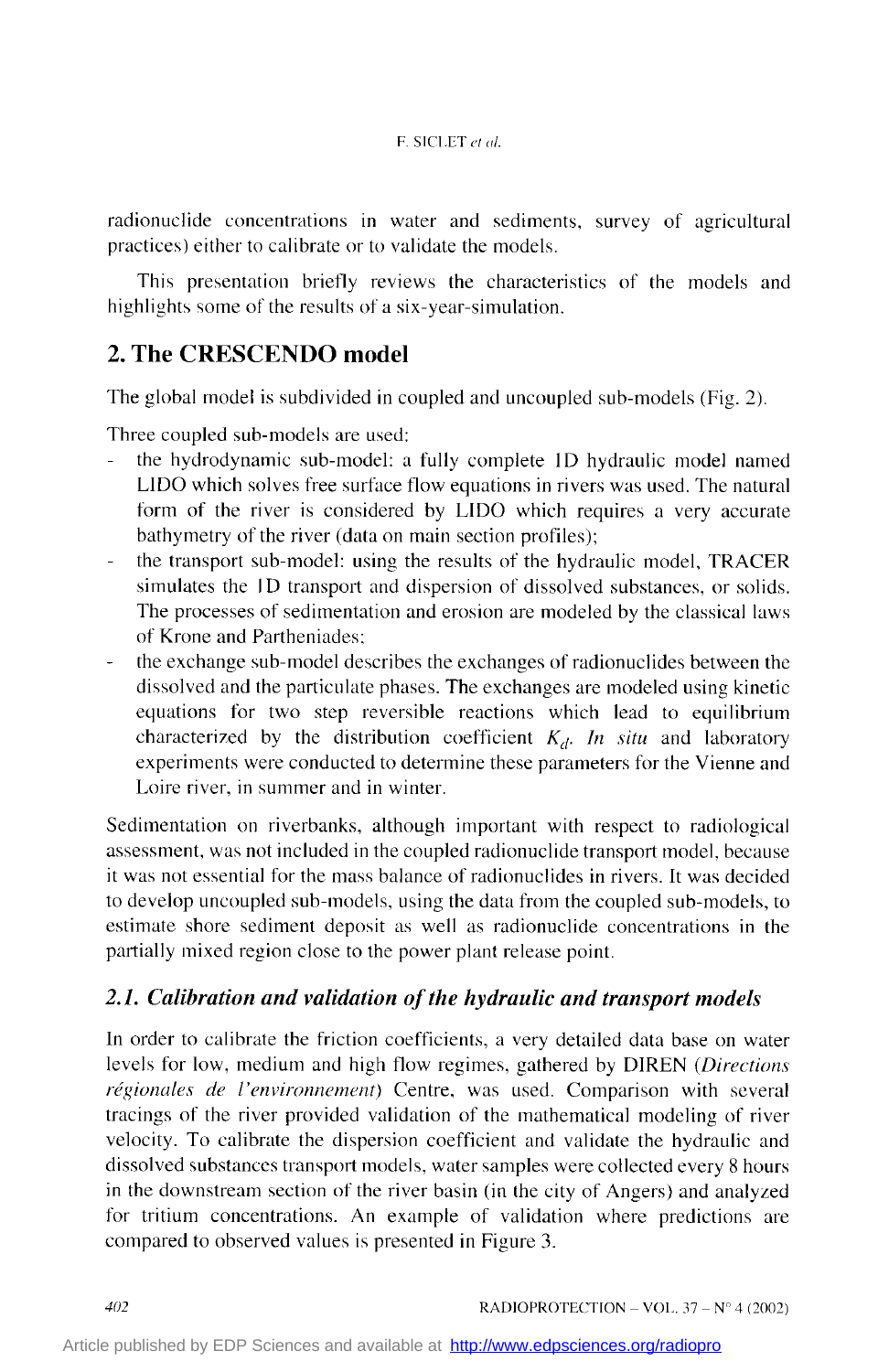

Processus inclus dans le modèle CRESCENDO.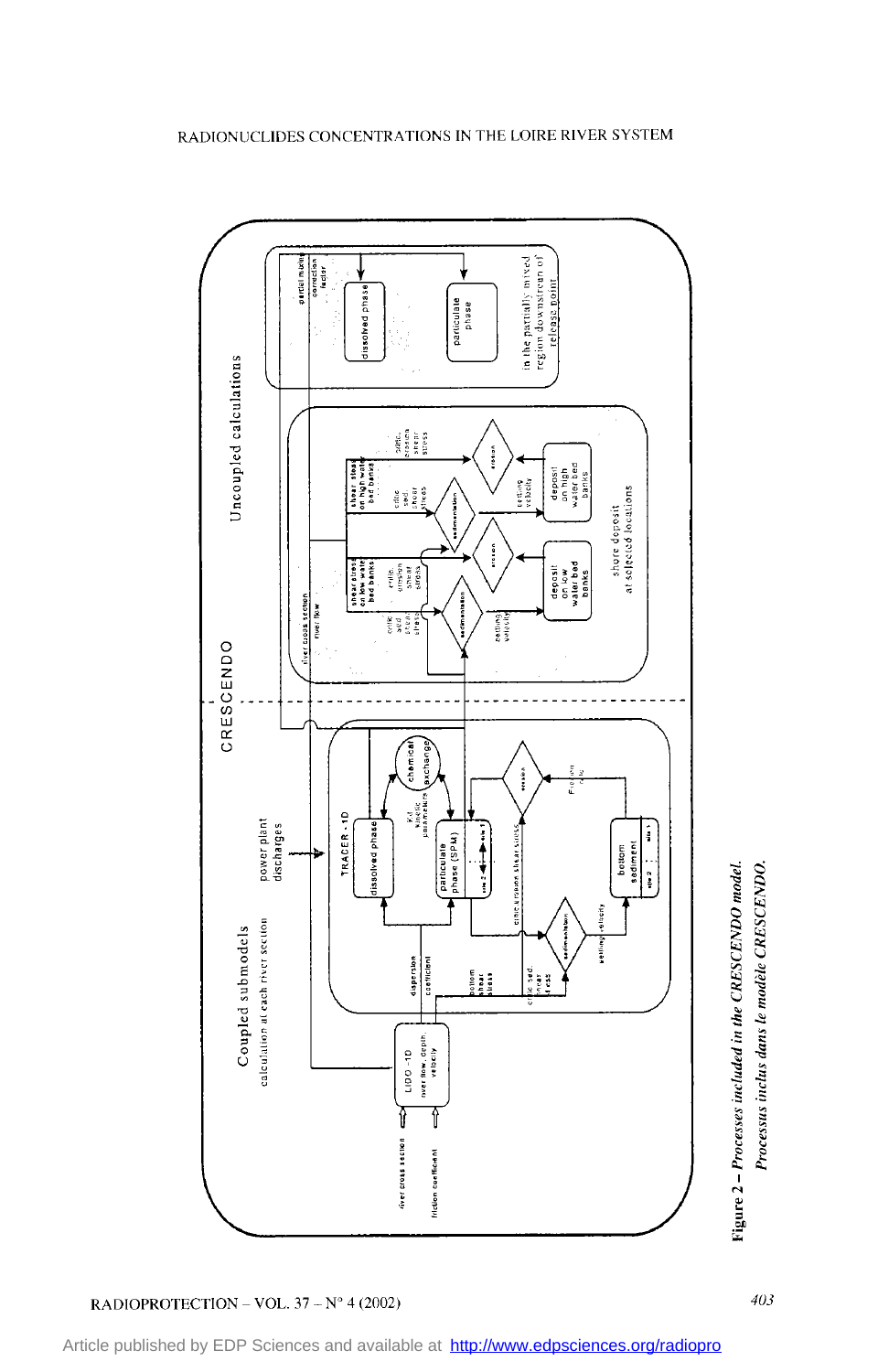

**Figure** *3* - *Observed andpredicted values of tritium concentrations in Angers. Concentrations en tritium observées et simulées à Angers.* 

#### *2.2. Calibration of the sedimentation and erosion parameters*

The Blois dam, one of the only location along the middle reaches of the Loire river, where settling of fine particles occur, was selected as the study site for sediment transport. The Blois dam is raised every summer to maintain a constant water level for recreational activities.

Thickness of sediment deposits in the Blois reservoir was evaluated from cores collected in summer 1999 and suspended particulate matter (SPM) concentrations were measured in the fa11 1999, upstream and downstream of the reservoir when the dam was lowered. Because of the transversal and longitudinal heterogeneity of the sediment deposit, a two-dimensional numencal model, the TELEMAC-2D model, was used. This model coupled with SUBIEF-2D solves the shallow water equations of fluid flow as well as transport and diffusion equations. It allows calculating, for suspended solids. sedimentation and erosion fluxes. The 2D model was calibrated against observed thickness of sediment deposit and observed concentrations in SPM during the resuspension event of October 26, 1999. The results of the 2D model (predicted sediment deposit, and predicted SPM concentrations) were then used to calibrate the CRESCENDO model (bottom sediment sub-mode1 and the shore deposit calculations).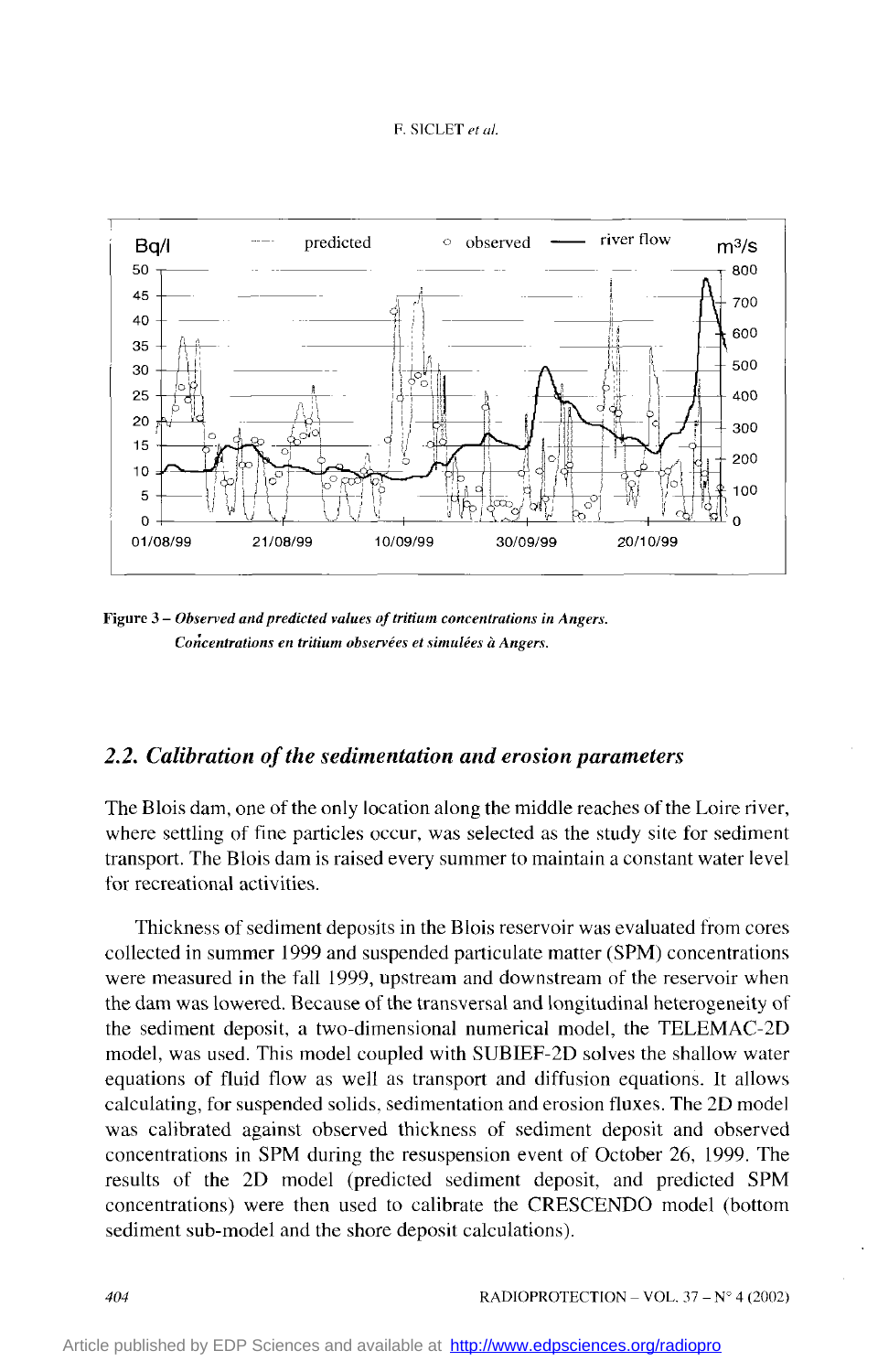

Figure  $4$  – Observed and predicted  $^{60}Co$  concentrations in shore deposits, from 1994 to 1997, in Benne (downstream of Dampierre NPP), in Muides (downstream of St-Laurent NPP) and in Bertignolles (downstream of Chinon NPP). Concentrations observées et prédites en <sup>60</sup>Co dans les dépôts des berges, de 1994 à 1997, à Benne (aval de la centrale de Dampierre), à Muides (aval de St-Laurent) et à Bertignolles (aval de

### 2.3. Validation of the shore deposit calculations

Chinon).

Concentrations observed in shore sediments collected in the annual radioecological monitoring program of each power plant site were compared to predicted values. Since the model calculates the activity associated to fine particles, observed values were corrected considering that the radioactivity present in a sediment sample is associated only to the clay and/or fine silt fraction. Figure 4 shows the cobalt-60 concentrations in shore sediment demonstrating that the predicted values lay within the range of the observed concentrations.

## 3. CRESCENDO results - Simulation from 1994 to 1999

### 3.1. Spatial evolution of radionuclide concentrations along the Loire and Vienne rivers

Average tritium concentrations increase along the Loire river from the Belleville NPP to the Saint-Laurent NPP: this reach of the river receives effluents from 3 power plants without any significant water input by tributaries. The highest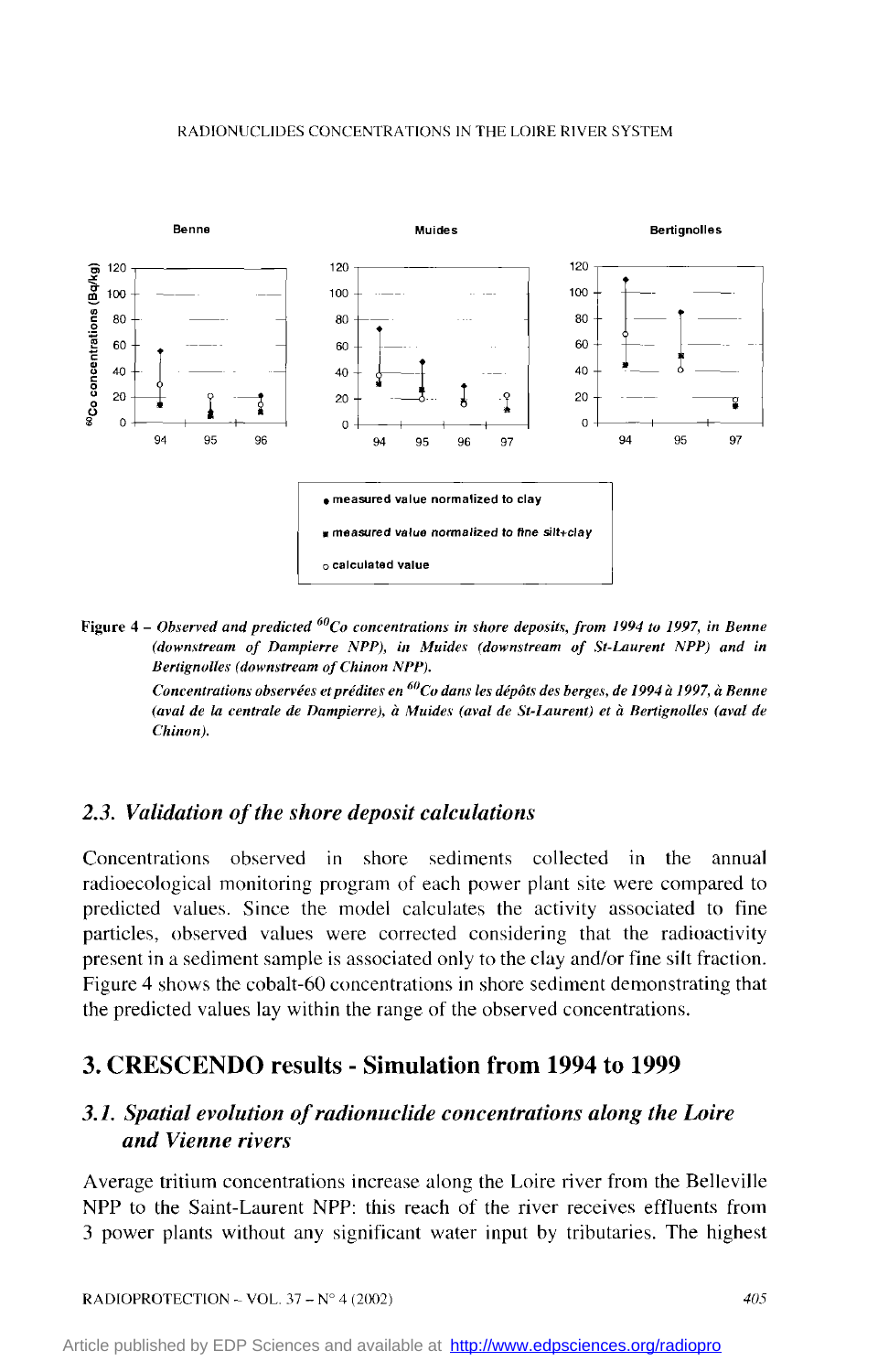

**Figure** *5* - *Spatial distribution of 6oCo in dissolved fraction and in shore deposits (1994 to 1999 average values). Distribuîion spatiale de la concentration en 6oCo sous fonne dissoute et dans les dépôts des berges (valeurs moyennes de 1994 a 1999).* 

concentrations (yearly average of 12 Bq/l) are observed in the 100-km region between St-Laurent NPP and the Cher river confluence. After a sharp decrease downstream of the contluence, tritium concentrations reach a peak in the 7-km reach between Chinon NPP and the Vienne river confluence and decrease hereafter down to the estuary. Large variations are.observed from one month to another in relation to water flow and radioactive effluent management.

Other dissolved or particulate radionuclides show the same overall spatial evolution, although slight differences are observed due to the enhanced sorption of radionuclide on particles with increasing contact time. The distribution pattern of radionuclides in sediment differs greatly from the distribution in river waters (Fig. *5).* The main factor controlling sediment deposit is clearly local topoçraphy of the riverbed and to a lesser extent radionuclide concentration in the river water.

#### *3.2. Sediment remobilization*

Sediment deposits are washed out yearly on the Loire river. Simulation of a resuspension event in Blois shows that there is a peak in particulate radionuclide concentration during the sharp increase in suspended matter concentrations, but the specific activity of the remobilized sediment is lower than the specific activity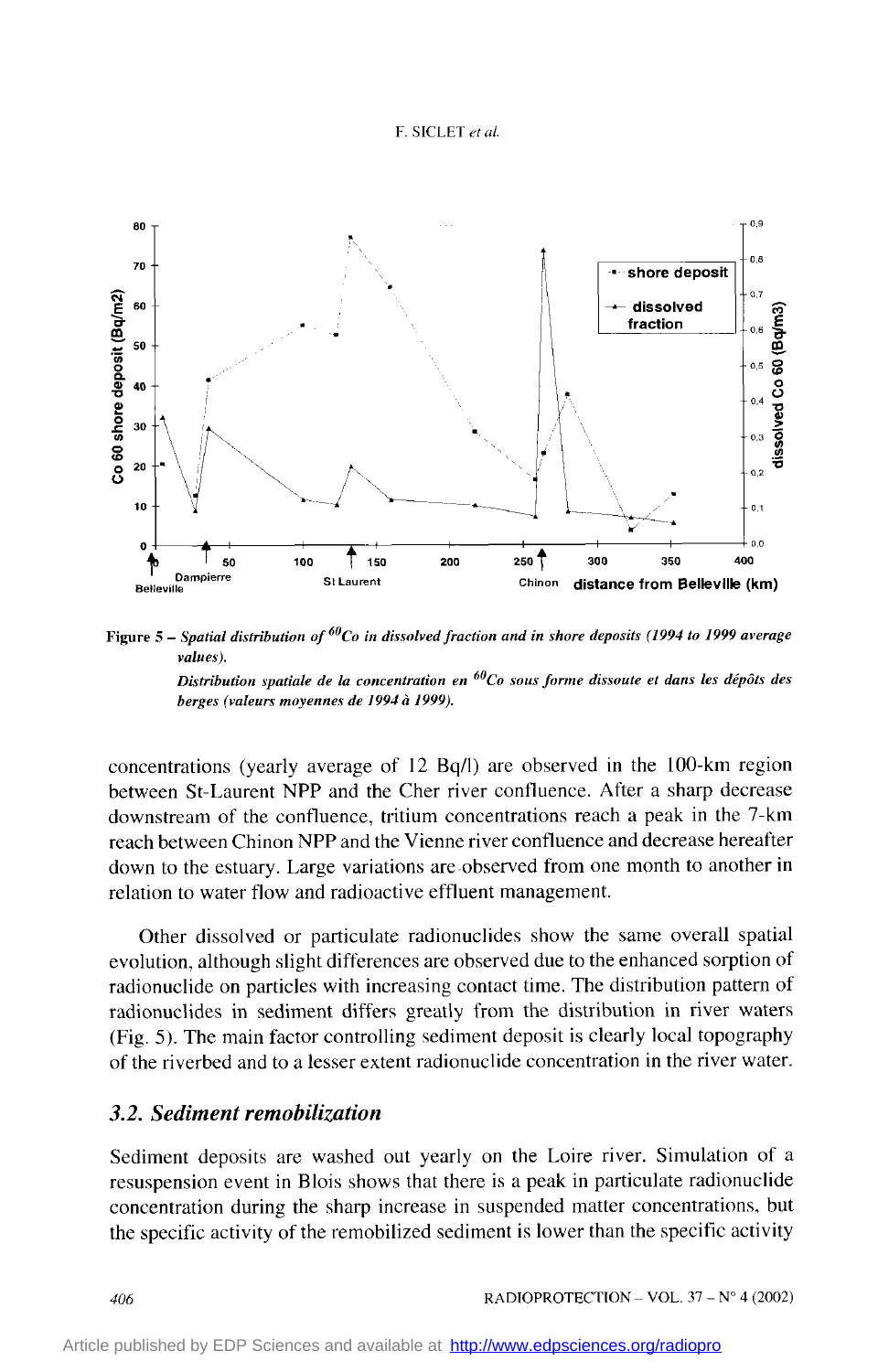#### RADIONUCLIDES CONCENTRATIONS IN THE LOIRE RIVER SYSTEM

#### **TABLE I**

Major contribution to individual dose in Blois (average from 1994 to 1999) (n.c.: not calculated). Contribution majoritaire à la dose individuelle à Blois (moyenne entre 1994 et 1999) (n.c. : non calculé).

| dose $(Sv/y)$        | $^{60}Co$             | $\overline{110}$ m $Ag$ | $\overline{^{137}Cs}$ |                      |                      |
|----------------------|-----------------------|-------------------------|-----------------------|----------------------|----------------------|
| shore sediment       | $9.4 \times 10^{-8}$  | $1.5 \times 10^{-7}$    | $3.2 \times 10^{-9}$  |                      |                      |
| water                | $1.9 \times 10^{-10}$ | $1.4 \times 10^{-10}$   | $5.8 \times 10^{-10}$ | $1.5 \times 10^{-9}$ | $1.1 \times 10^{-7}$ |
| fish                 | $1.3 \times 10^{-9}$  | $1.7 \times 10^{-11}$   | $2.8 \times 10^{-8}$  | $8.5 \times 10^{-8}$ | $2.2 \times 10^{-8}$ |
| irrigated vegetables | $1.0 \times 10^{-9}$  | $1.2 \times 10^{-9}$    | $7.8 \times 10^{-9}$  | n.c.                 | $5.5 \times 10^{-8}$ |
| milk                 | $1.4 \times 10^{-11}$ | $1.1 \times 10^{-10}$   | $1.2 \times 10^{-10}$ | n.c.                 | $2.7 \times 10^{-9}$ |
| meat                 | $5.3 \times 10^{-11}$ | $1.4 \times 10^{-11}$   | $1.7 \times 10^{-10}$ | n.c.                 | $1.5 \times 10^{-8}$ |
| total                | $9.7 \times 10^{-8}$  | $1.5 \times 10^{-7}$    | $4.0 \times 10^{-8}$  | $8.6 \times 10^{-8}$ | $2.1 \times 10^{-7}$ |

of SPM during the transit of a radioactive release (Fig. 6). There was no significant increase in dissolved concentration which remained lower than during a radioactive release. It demonstrates that sudden erosion of sediment accumulated in reservoir results in a short duration increase of particulate radionuclide concentration but does not increase dissolved radionuclide concentrations or radionuclide in sediment deposited downstream.

### 4. The CALVADOS model

CALVADOS is a dynamic food chain model which evaluates the radiological impact of radioactive releases in rivers. It simulates with a monthly time step the pathways leading to internal or external exposure: transfer through the aquatic food chain to fish, transfer due to agricultural river usage for irrigation and cattle drinking water, internal exposure due to ingestion of water, fish, and agricultural foodstuffs, internal exposure due to inhalation of dust originating from resuspension of irrigated soil particles, external exposure from radionuclides in river water, on river sediments and on irrigated soils. It takes into account seasonal variability in river regimes, agricultural practices and human habits.

Among the radionuclides released by nuclear power plants, the highest dose contributions (Tab. I) could be attributed to tritium through water ingestion (1.2 liter daily), carbon-14 through river fish consumption (30-g daily), silver-110m and cobalt-60 through shoreline recreational activities (10% of the day). The agricultural pathways (through crop irrigation and cattle drinking water) contribute weakly to the total dose.

Differences between stations are linked to shore deposit estimates and partial mixing in the region close to the release. They are lower than one order of

Article published by EDP Sciences and available at http://www.edpsciences.org/radiopro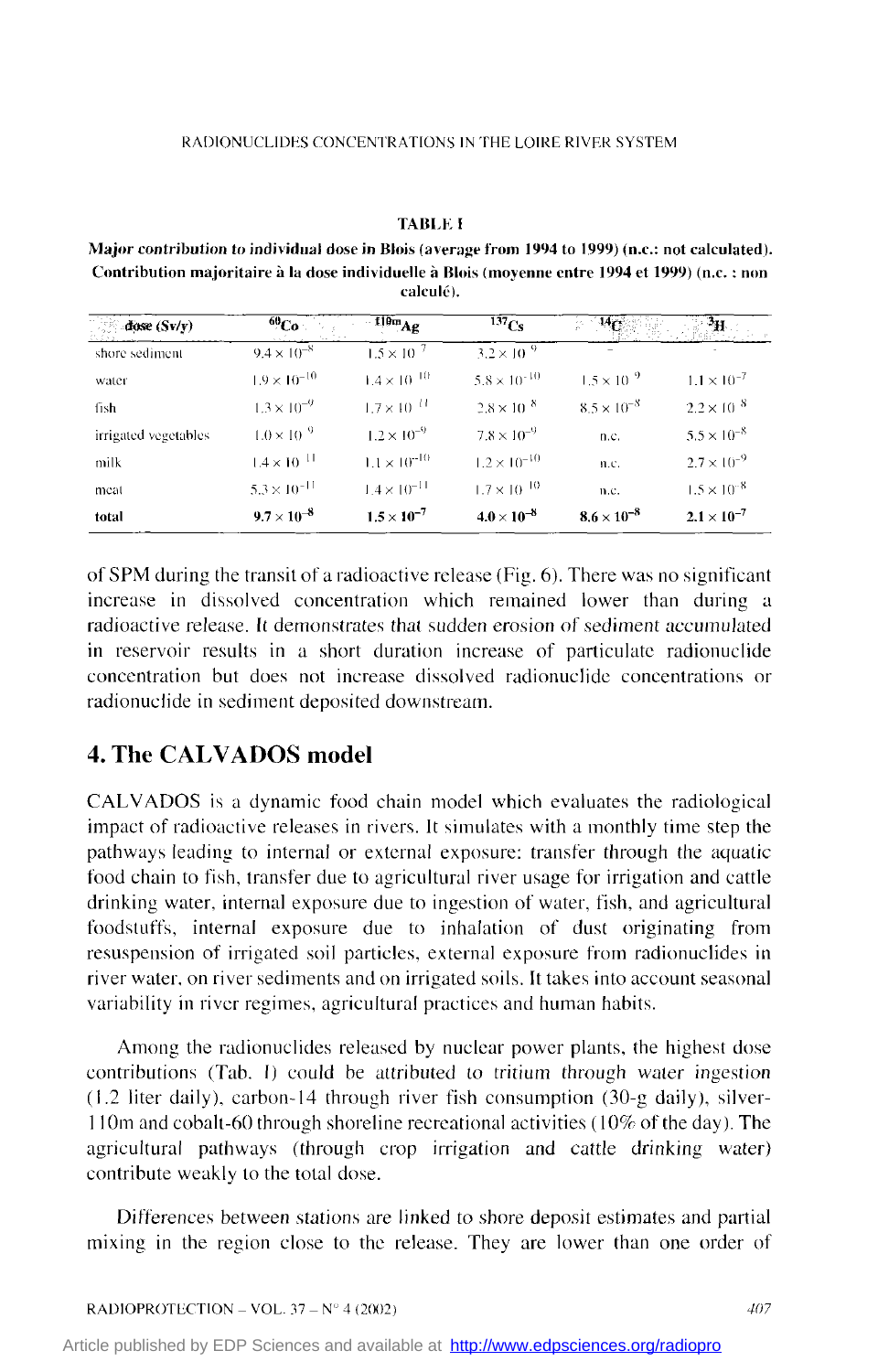

Évolution des concentrations en matières en suspension et en <sup>60</sup>Co associés, à l'aval de Blois, pendant la remise en suspension des sédiments.

Article published by EDP Sciences and available at http://www.edpsciences.org/radiopro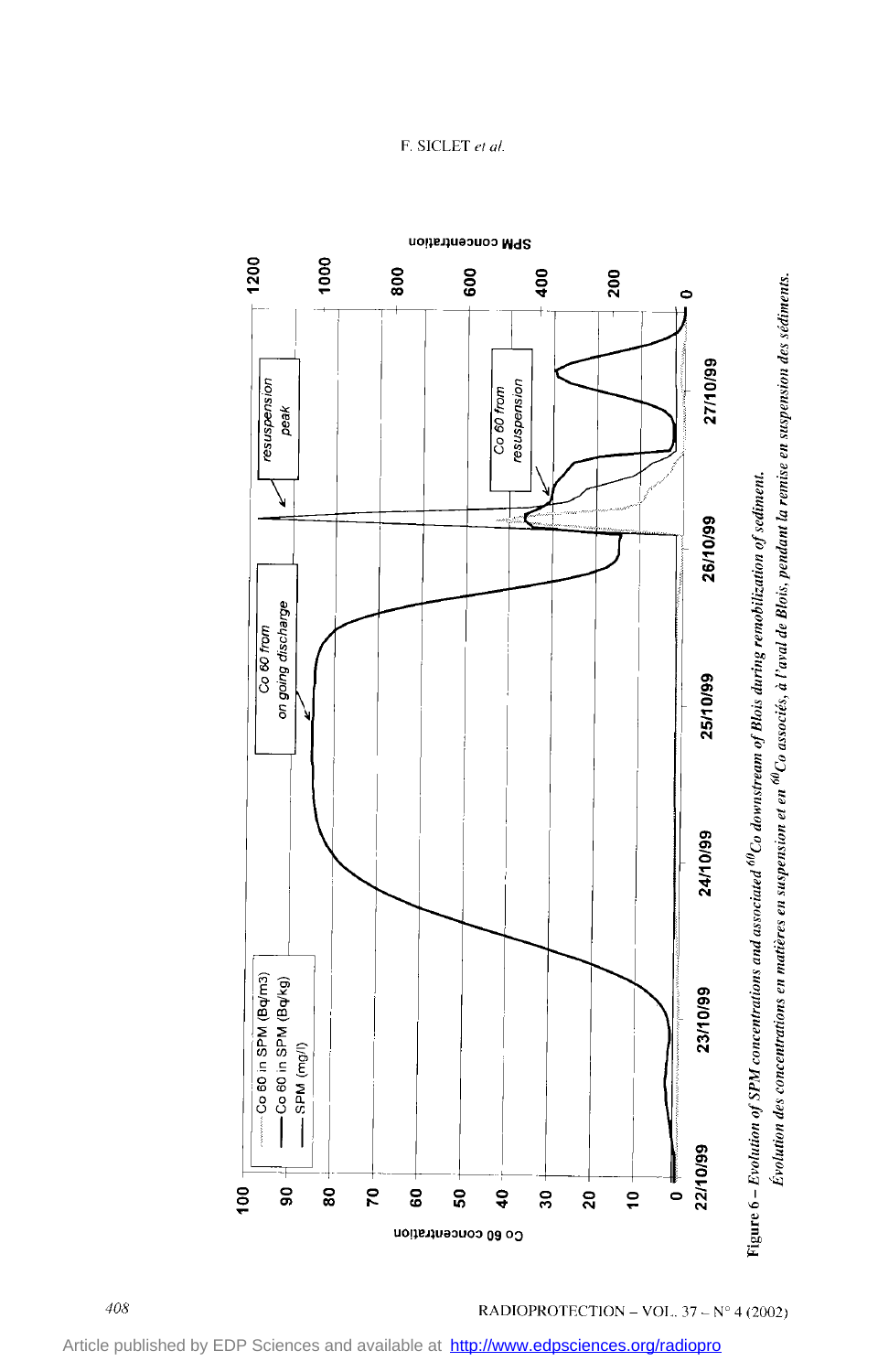#### RADIONUCLIDES CONCENTRATIONS **Ih** THE LOIRE RIVER SYSTEM



**Figure** *7* - *Prediction ofaverage dose due 10 Iiquid releases qf hPP on ltie Loire and Vienne rivers (arruws represeaf power plants release).* 

*Prédiciion de la dose moyenne iuduile par les rejetv liquides des centrales implantées sur la Loire et la Vienne (lesflèches indiquent les poinls de rejet).* 

magnitude between the most exposed areas in the mixing zone and the least exposed stations between the Belleville and Dampierre NPP (Fig. 7).

### **5. Conclusions**

The CRESCENDO model proved to be a valuable tool in addressing the issue of radionuclide transfer at the river basin scale. Except in the partially mixed region downstream of each power plant where peak concentrations are observed, the general trend in dissolved and particulate radionuclide concentrations is Io remain rather constant along the river, due to dilution from tributaries that compensate for the radioactive input from power plants. The distribution pattern of radionuclides in bottom sediment and on riverbanks differs greatly from the distribution in river waters, the main reason for the wide variations in sediment deposit being clearly local topography of the riverbed.

Dose evaluation with the CALVADOS model through ingestion and external exposure due to power plant liquid releases varies between 0.1 and 1 microsievert per year depending on the location. The highest contributions can be attributed to tritium through water ingestion, carbon-14 through river fish consumption, silver-110m and cobalt-60 through shoreline recreational activities.